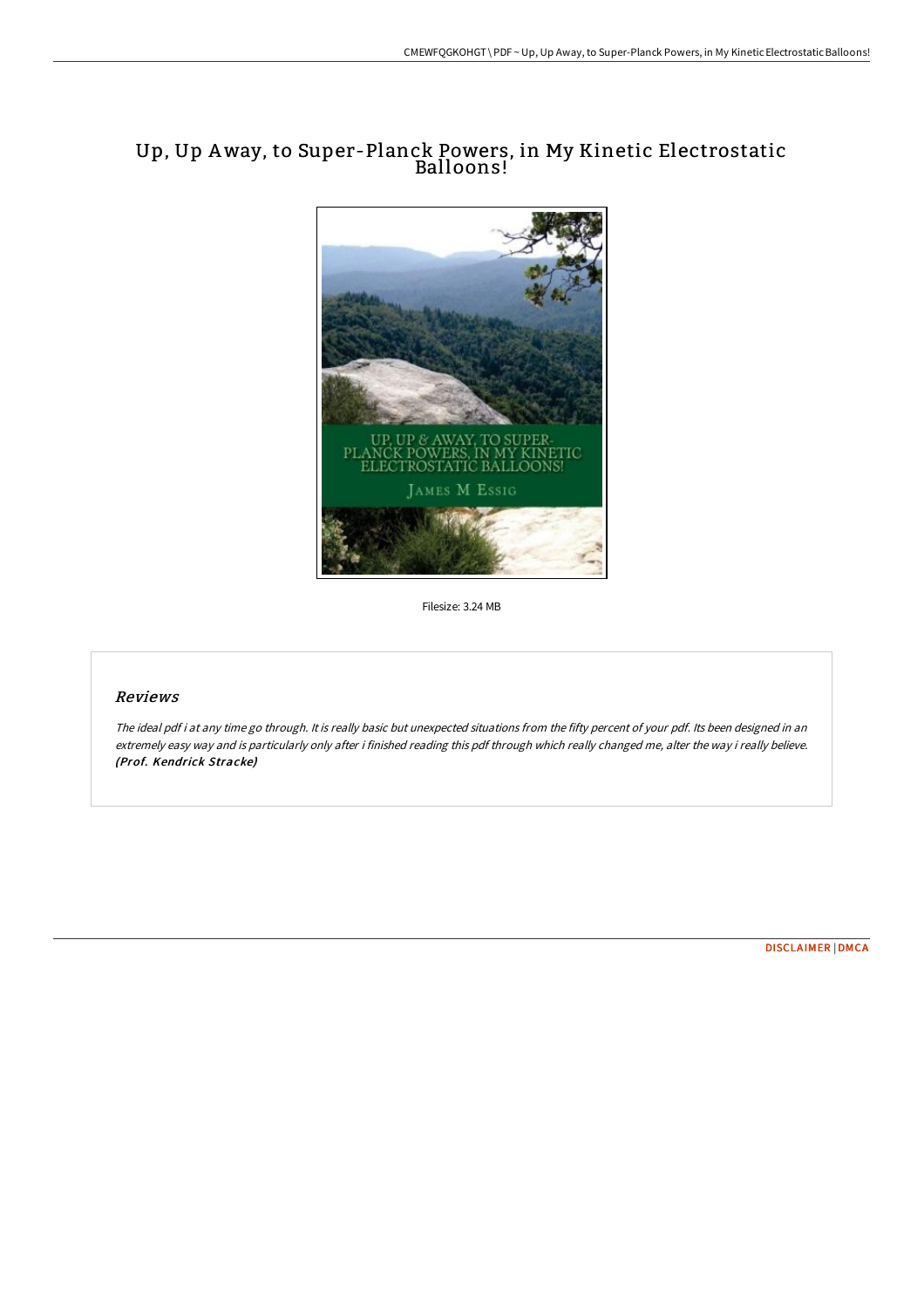## UP, UP AWAY, TO SUPER-PLANCK POWERS, IN MY KINETIC ELECTROSTATIC BALLOONS!



Createspace, United States, 2015. Paperback. Book Condition: New. 279 x 216 mm. Language: English . Brand New Book \*\*\*\*\* Print on Demand \*\*\*\*\*.In this book, I explain the thermodynamic kinematics of the coulombic inflation pressure required to hold open huge spherical shells composed of mainly nuclear fusionable materials. The specific context for the balloon topologies is the modeling of the requirements for the achievement of super-Planck Powers via simultaneous detonation of unit cells comprising the spherical shells. Methods for precisely timing the detonation of the unit cells are considered but without violating the light speed limits according to Special Relativity. Additionally, other forms of fuels for balloon composition are considered such as matter-antimatter fuels, exotic QCD fuels having super-fusion yields, and nuclear isomers. Near the end of the book, whimsical conjectures are provided as suggestions regarding fundamental cosmological ramifications based on the results of spheres modeled to have the mass and radius of the baryonic content of the observable universe. Additionally, I consider possibilities for center of mass frame collisions of hollow spheres of substantially identical mass, thickness, and radius at velocities very close to that of light for which one sphere is made of Standard Model baryonic matter and the other sphere is made of mirror matter analogues. Upon spatial enmeshment of two colliding spheres, the mirror matter sphere is assumed to be immediately converted to Standard Model matter by a cellular distribution of clock and change mechanisms by diHerential volumetric element over the mirror matter sphere composition. The interaction of both spheres is assumed to yield complete explosive reactions on times scales in the background observer reference frame which are about equal to the time it would take light to travel a distance equal to 10 percent the at rest width of the unit reactive cells of the...

R Read Up, Up Away, to [Super-Planck](http://www.bookdirs.com/up-up-away-to-super-planck-powers-in-my-kinetic-.html) Powers, in My Kinetic Electrostatic Balloons! Online B Download PDF Up, Up Away, to [Super-Planck](http://www.bookdirs.com/up-up-away-to-super-planck-powers-in-my-kinetic-.html) Powers, in My Kinetic Electrostatic Balloons!